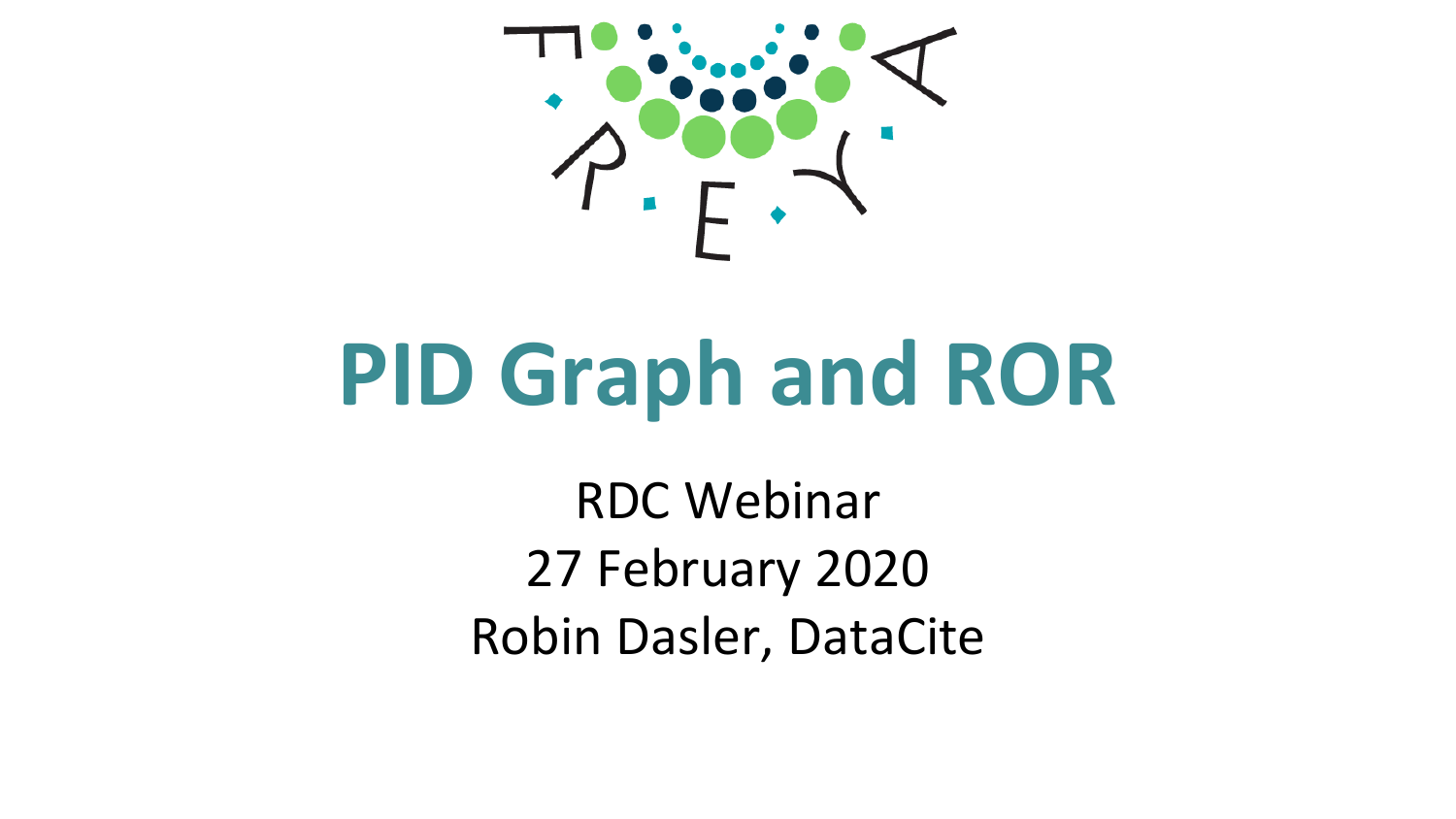# **What is the PID Graph?**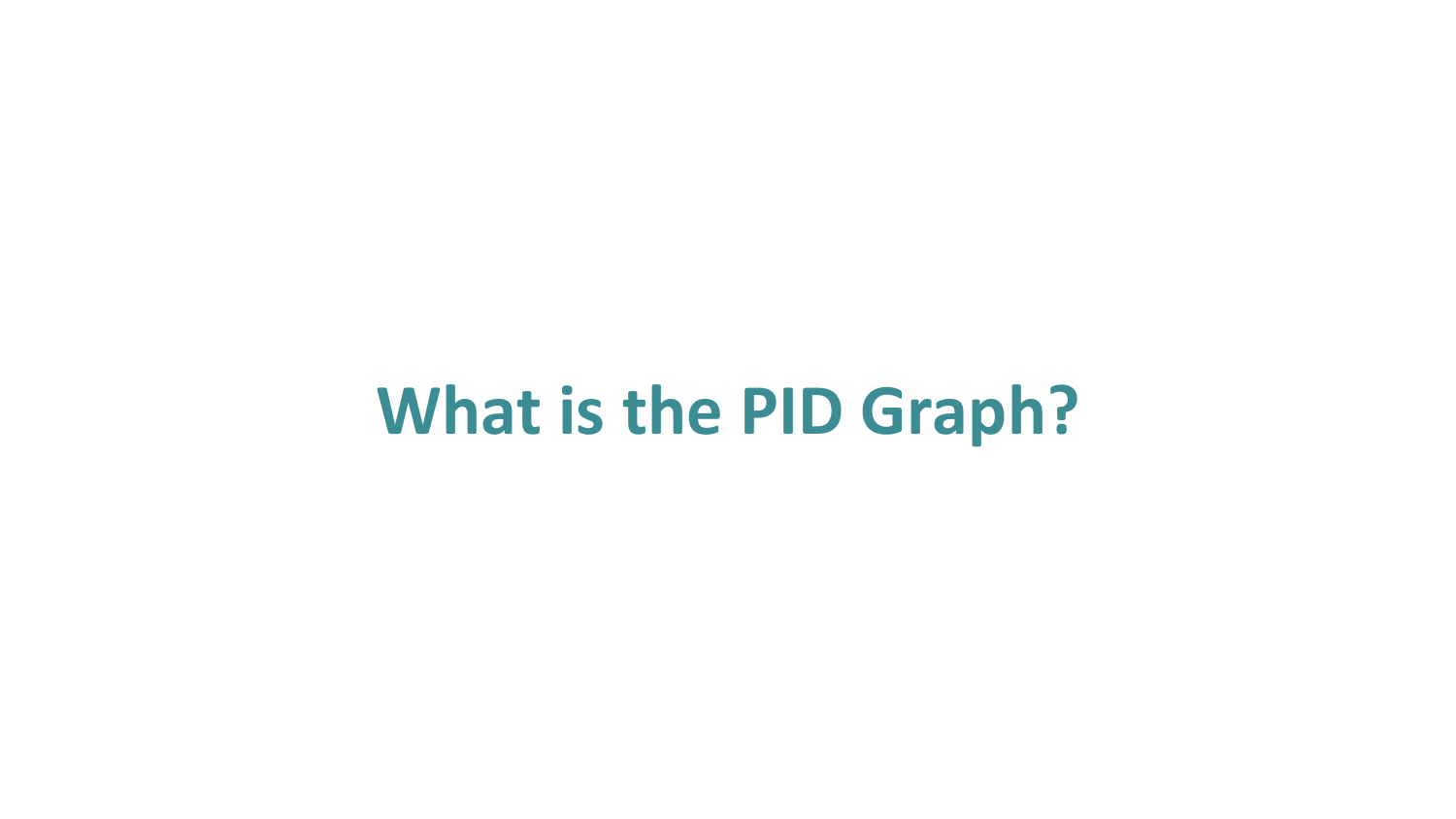### **Research is already a graph**

Researchers, institutions, publications, datasets, and more are interconnected.

Entities and the relationships between them form a conceptual graph of the connected research landscape.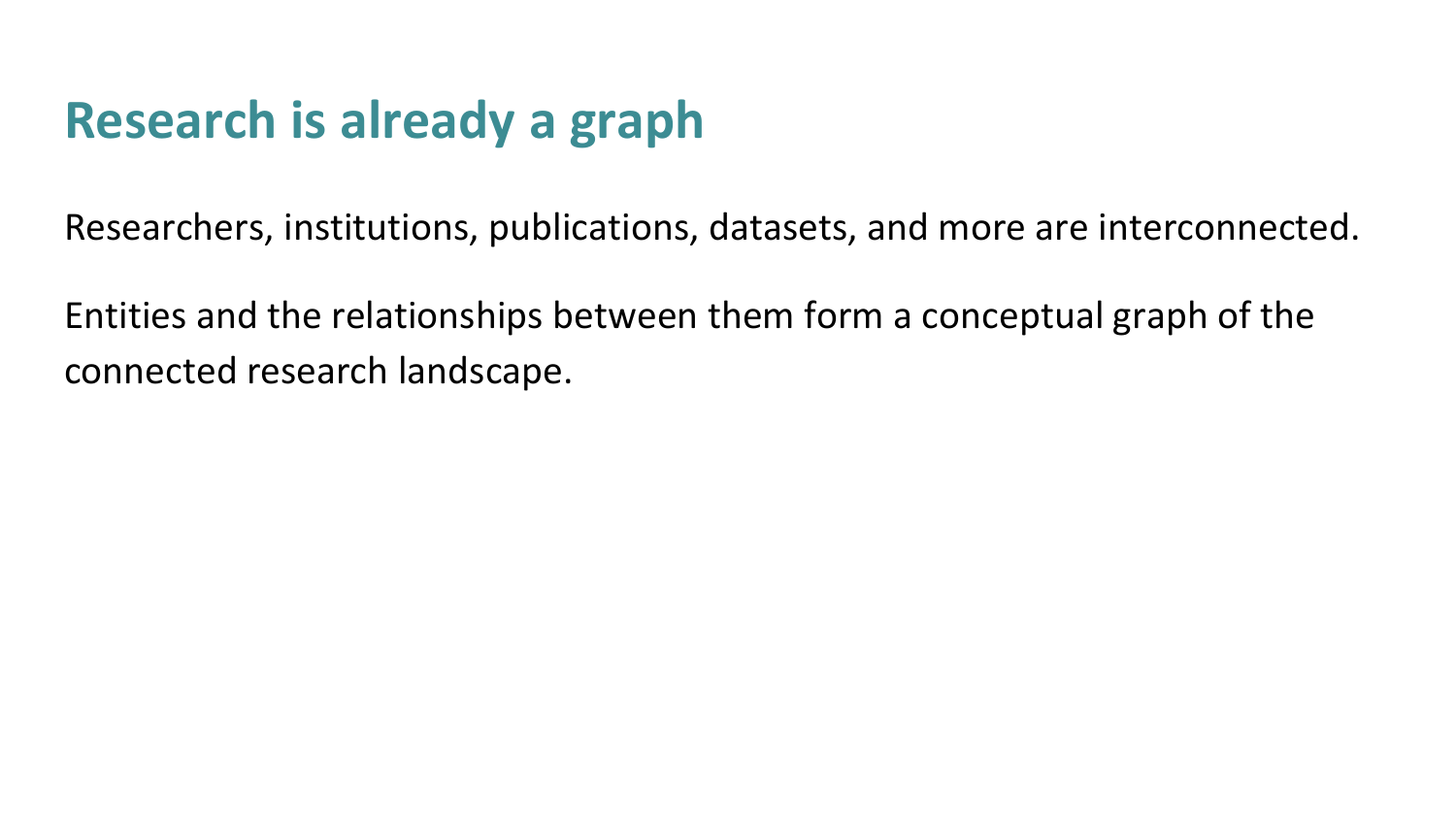#### **It could look like this**

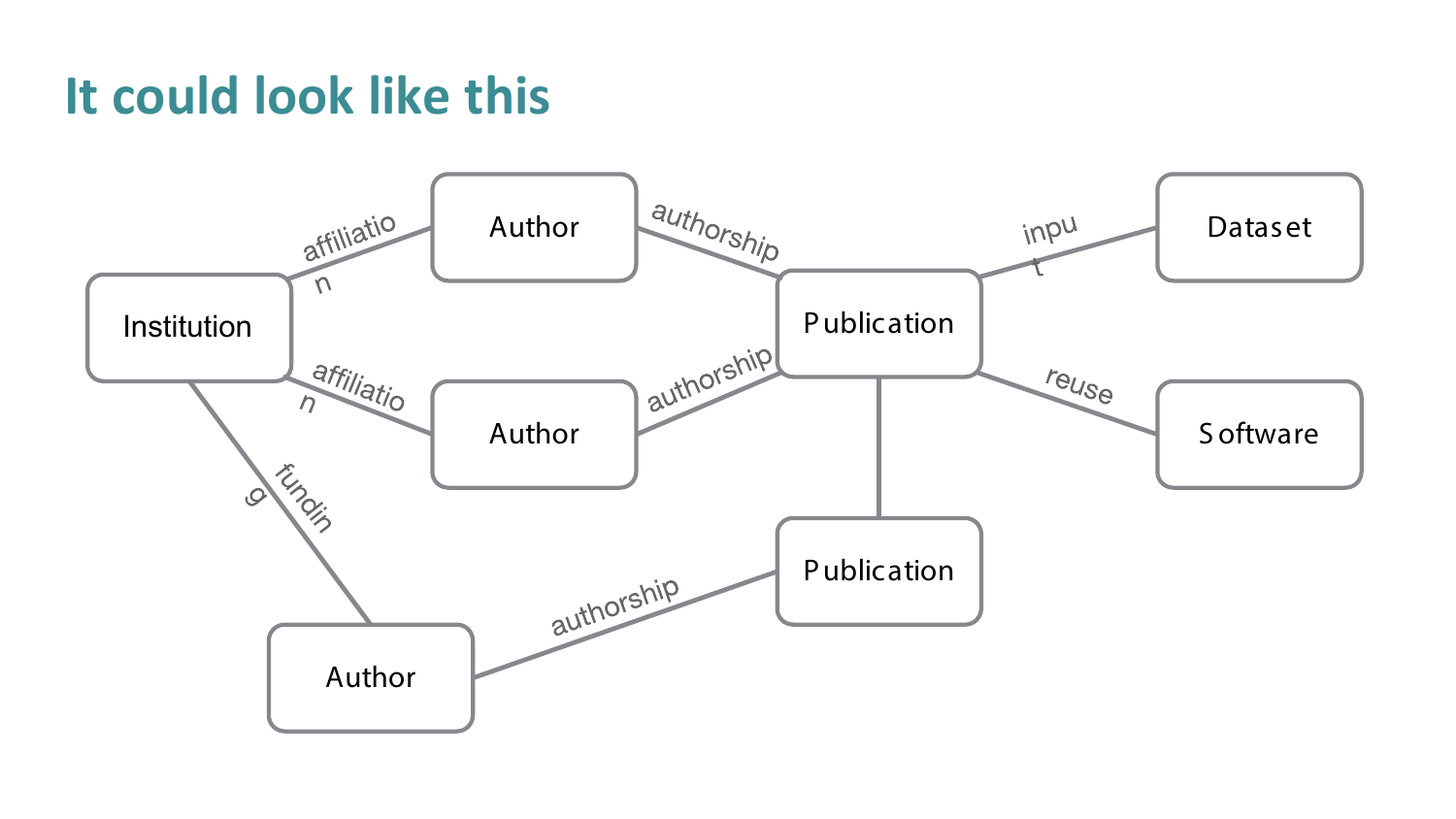#### **PIDs are the backbone of connected research**

Having unique persistent identifiers for researchers and their outputs is crucial to connecting pieces of the research landscape together.

PIDs already have the potential to enable the connected research graph, but we're not yet taking full advantage of their connecting powers.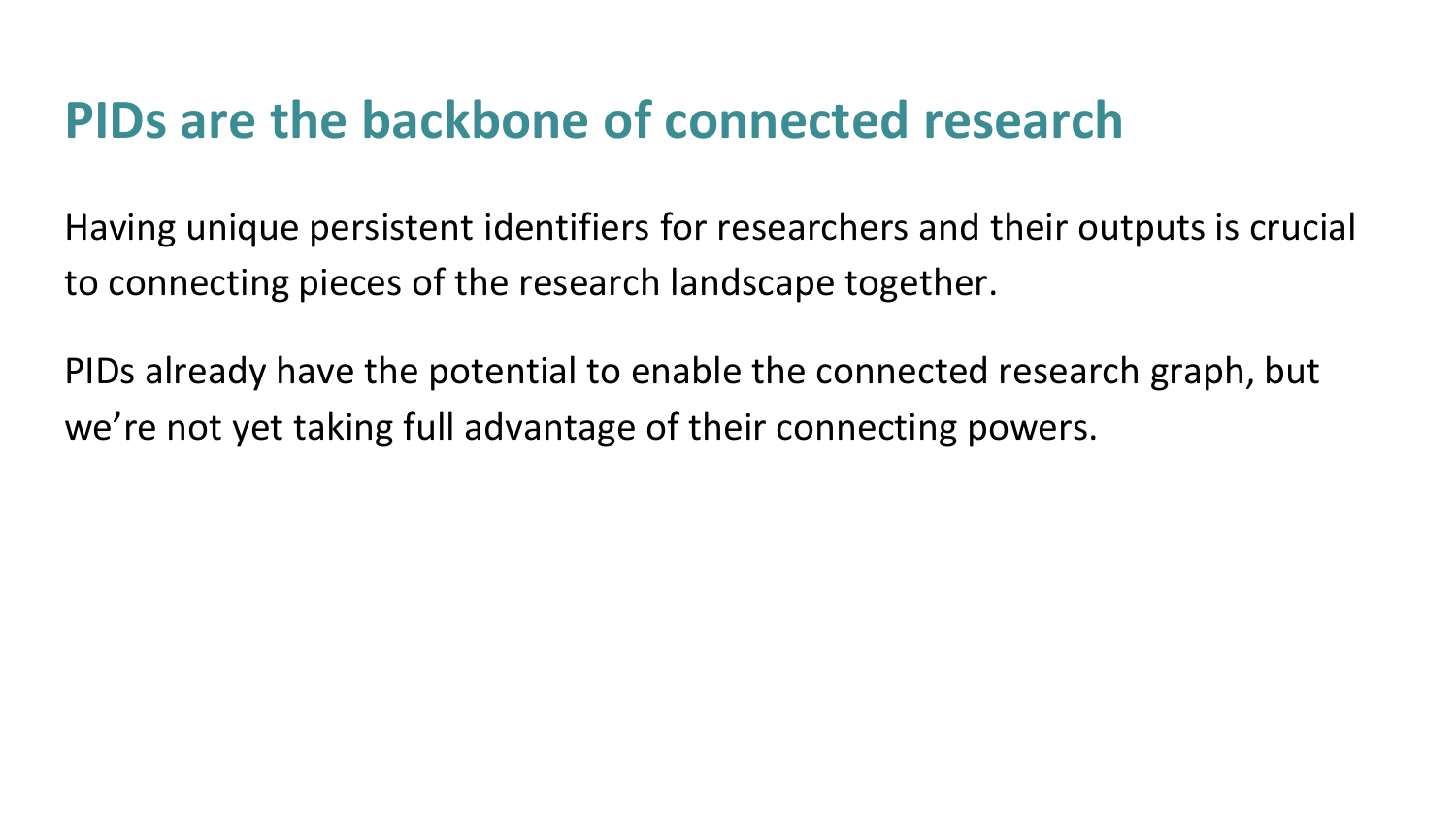#### **Enter the PID Graph**

We can link PIDs together via relations in their metadata to enable the discovery of connections at least two "hops" away.

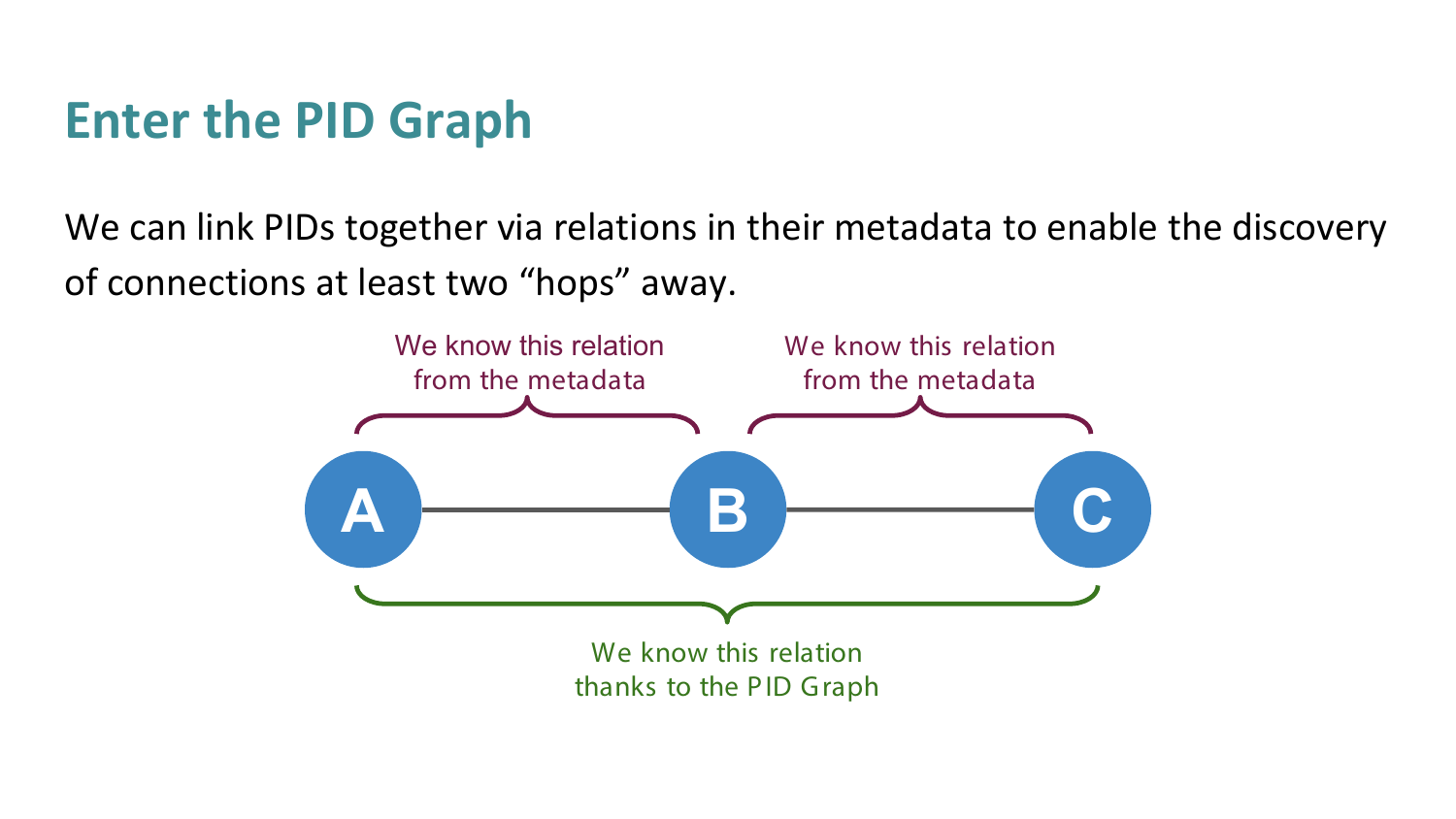# **What questions could the PID Graph answer?**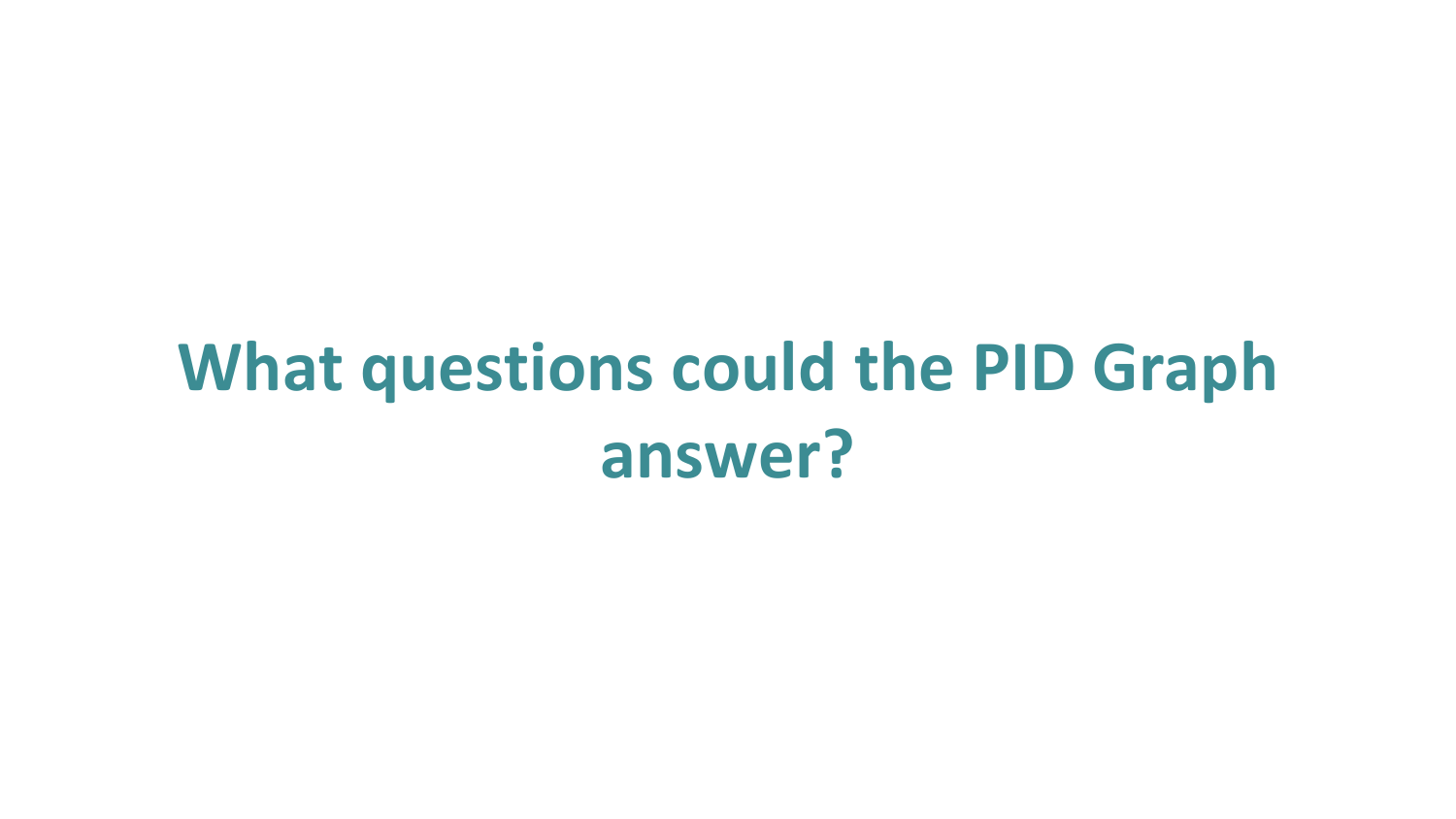### **Who are all the co-authors of a particular researcher?**

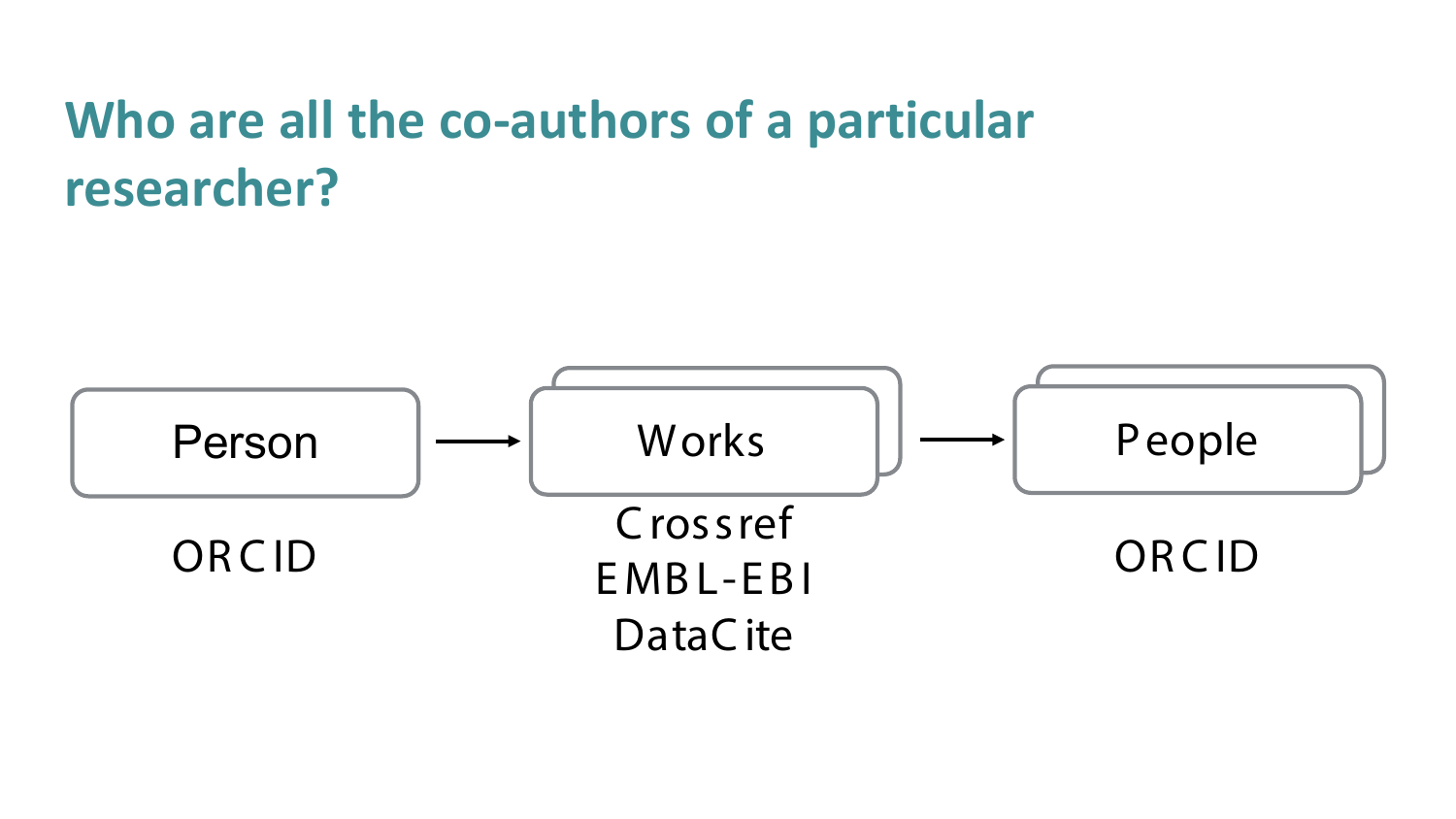### **Which publications used STFC investigations for the underlying data?**

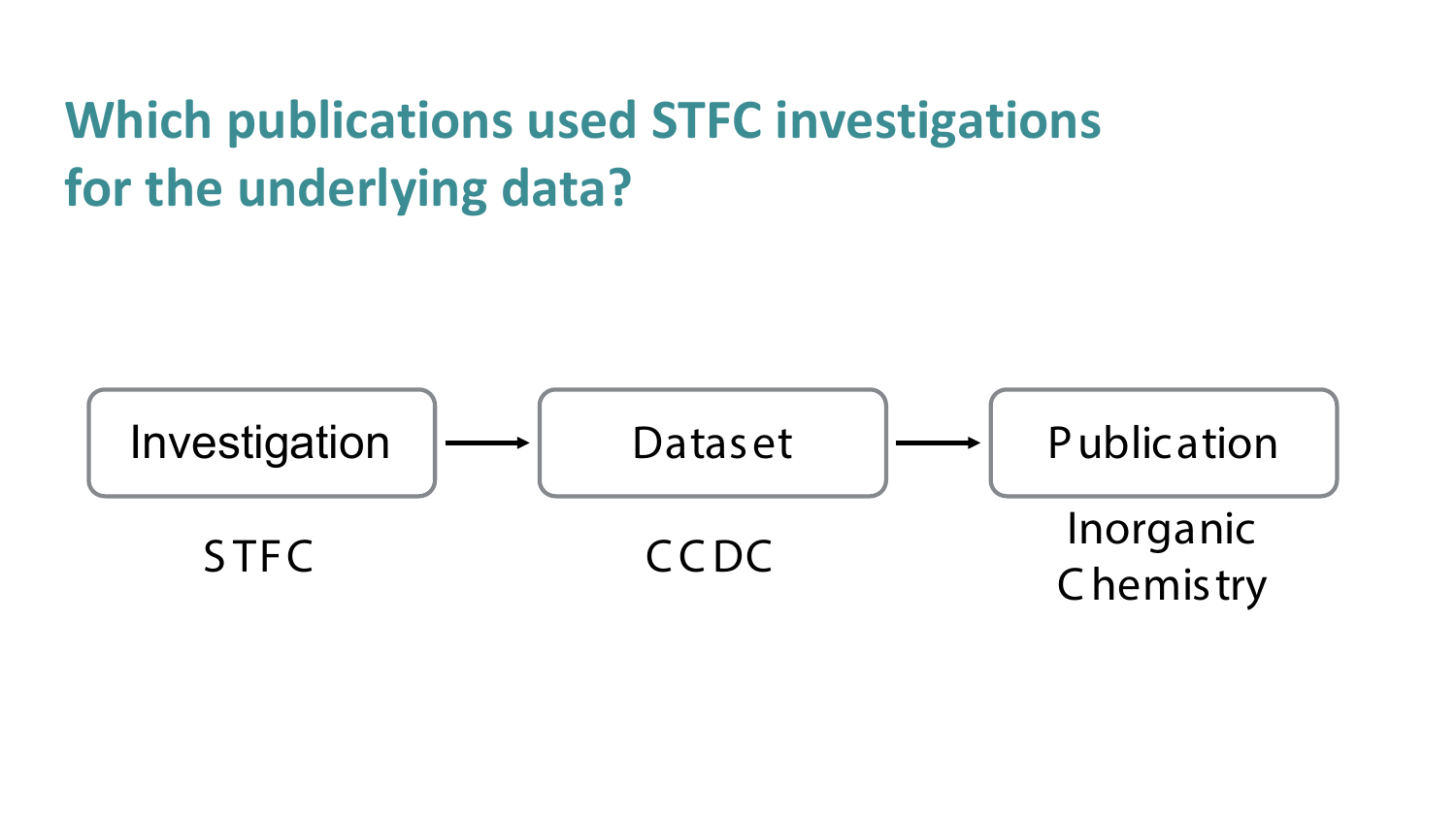### **Which publications cite any version of a piece of software?**

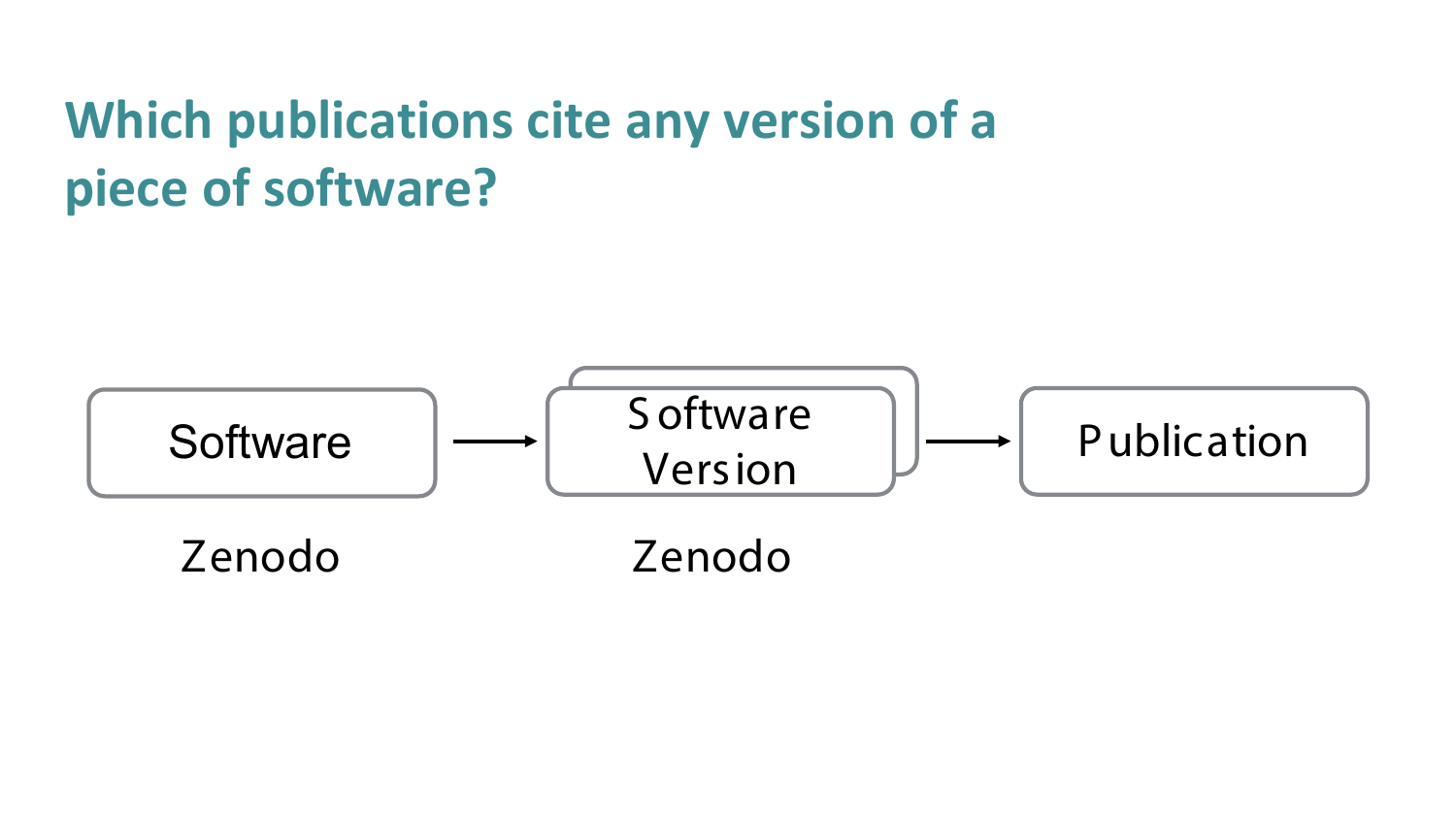## **Enabling the PID Graph at DataCite**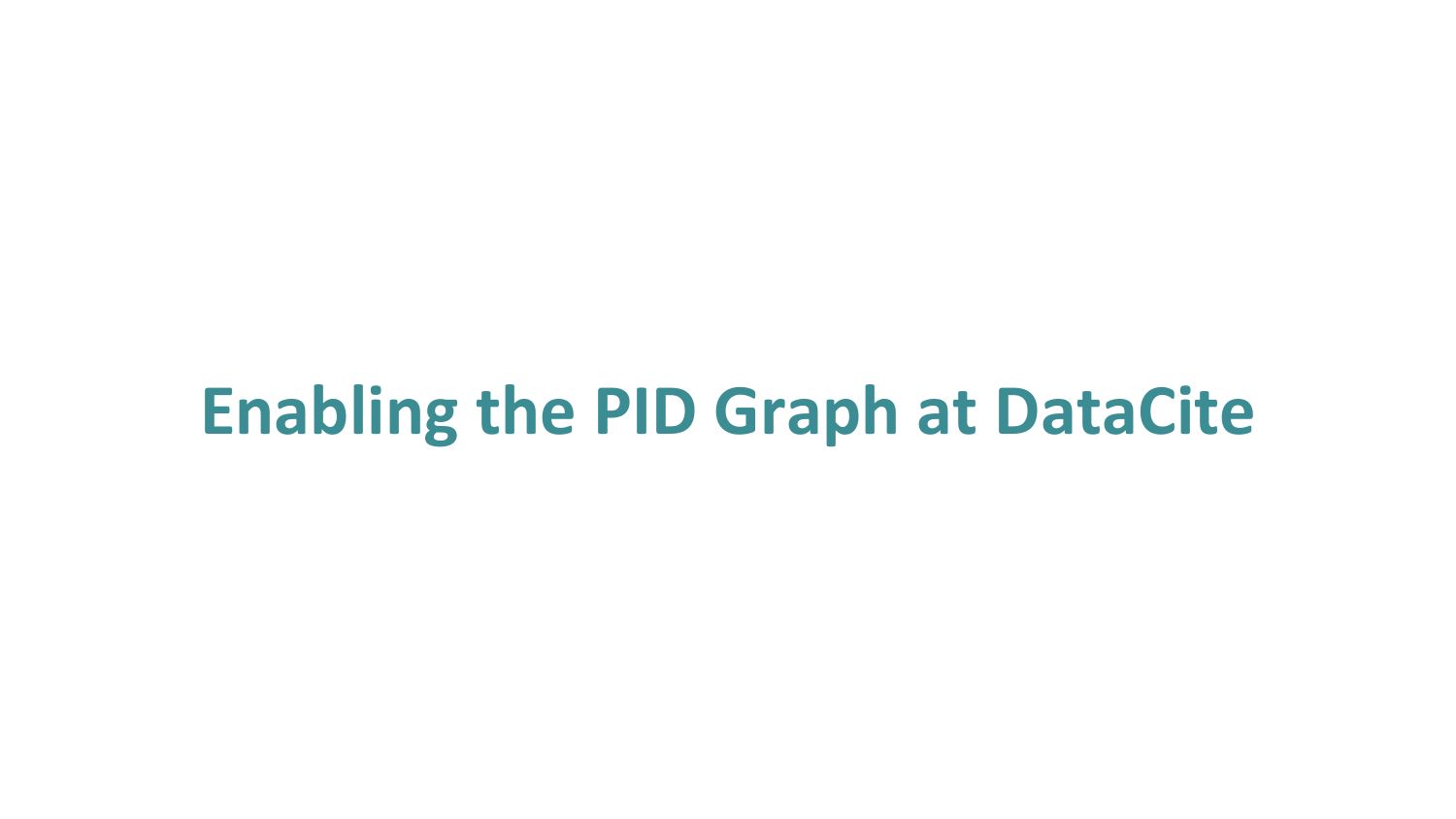#### **DataCite GraphQL API**

DataCite has developed a GraphQL API. This is the most convenient way to consume the PID Graph with DataCite metadata as a starting point.

GraphQL is a query language that's specially built for graphs. It lets you specify exactly which information you want and in what structure you'd like to receive it.

The DataCite GraphQL API is currently in pre-release, with a stable release planned for around RDA in March.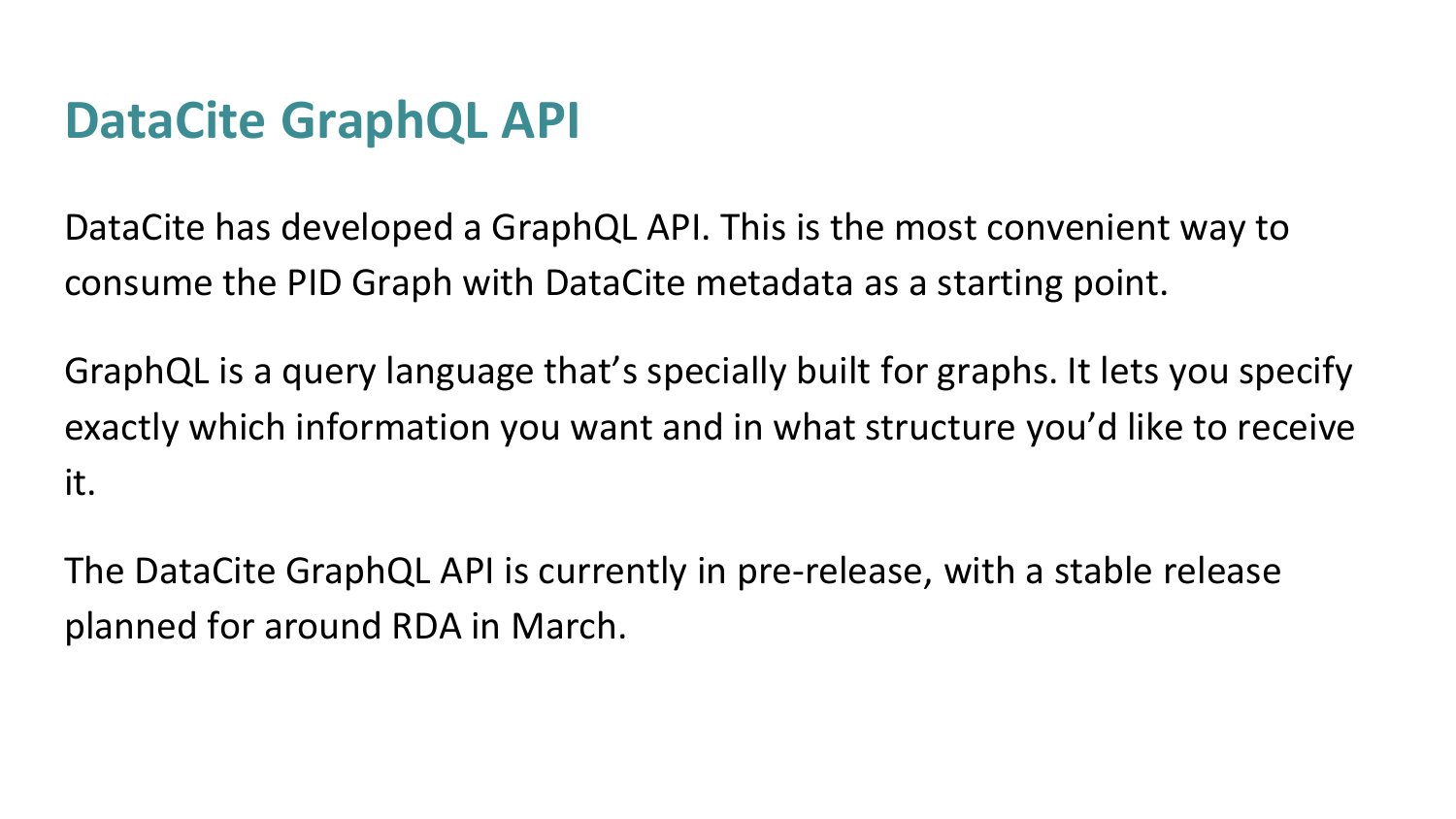| GraphQL Endpoint<br>https://api.datacite.org/graphql                                                                                                                                                                                                                                                                                                                            | Method POST $\div$<br><b>Edit HTTP Headers</b>                                                                                                                                                                                                                                                                                                                                                                                          |
|---------------------------------------------------------------------------------------------------------------------------------------------------------------------------------------------------------------------------------------------------------------------------------------------------------------------------------------------------------------------------------|-----------------------------------------------------------------------------------------------------------------------------------------------------------------------------------------------------------------------------------------------------------------------------------------------------------------------------------------------------------------------------------------------------------------------------------------|
| GraphiQL<br>Prettify<br>History<br>$\blacktriangleright$                                                                                                                                                                                                                                                                                                                        | <b>← Docs</b>                                                                                                                                                                                                                                                                                                                                                                                                                           |
| $1 -$<br>publications(query: "creators.name:dasler") {<br>id<br>titles $\{$<br>title<br>6<br>$descriptions$ {<br>description<br>8<br>$\overline{9}$<br>$10 -$<br>creators {<br>11<br>id<br>12<br>name<br>13<br>familyName<br>14<br>$15 -$<br>fundingReferences {<br>16<br>funderIdentifier<br>17<br>funderName<br>18<br>awardTitle<br>19<br>awardNumber<br>20<br>21<br>22<br>23 | "data": $\{$<br>"publications": [<br>"id": "https://doi.org/10.5281/zenodo.1064000",<br>"titles": [<br>"title": "Pid Service Adoption"<br>"descriptions": [<br>"description": "This presentation describes how<br>the uptake of persistent identifiers can be measured and gives<br>an overview of the main results of the ORCID adoption study."<br>"creators": [<br>"id": null,<br>"name": "Dasler, Robin",<br>"familyName": "Dasler" |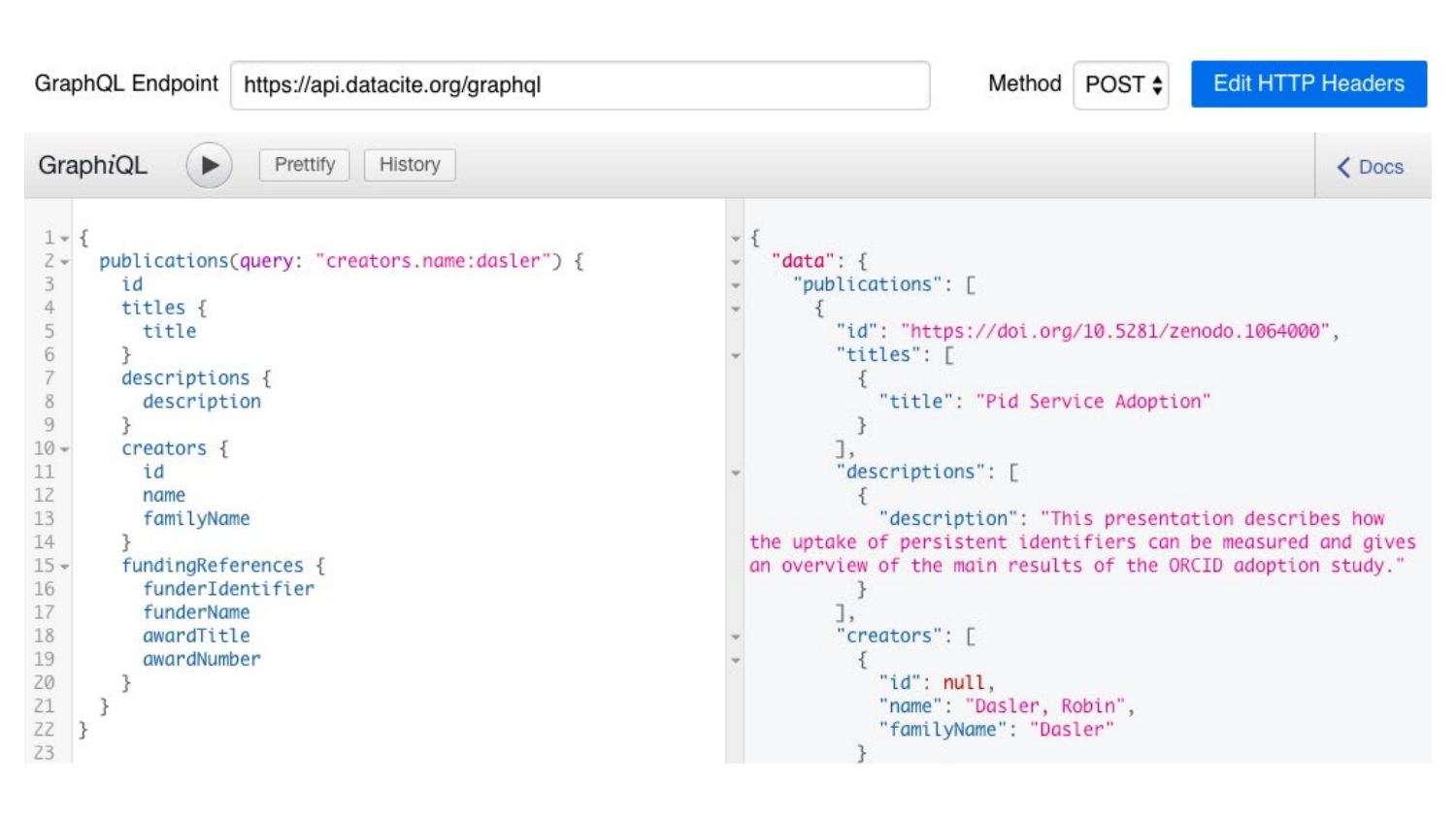## **Surfacing connections**

Graph of all the publications associated with DataCite, plus all the researchers and organizations associated with those publications.

Answers the question :

**With whom has DataCite collaborated on their publications?** 



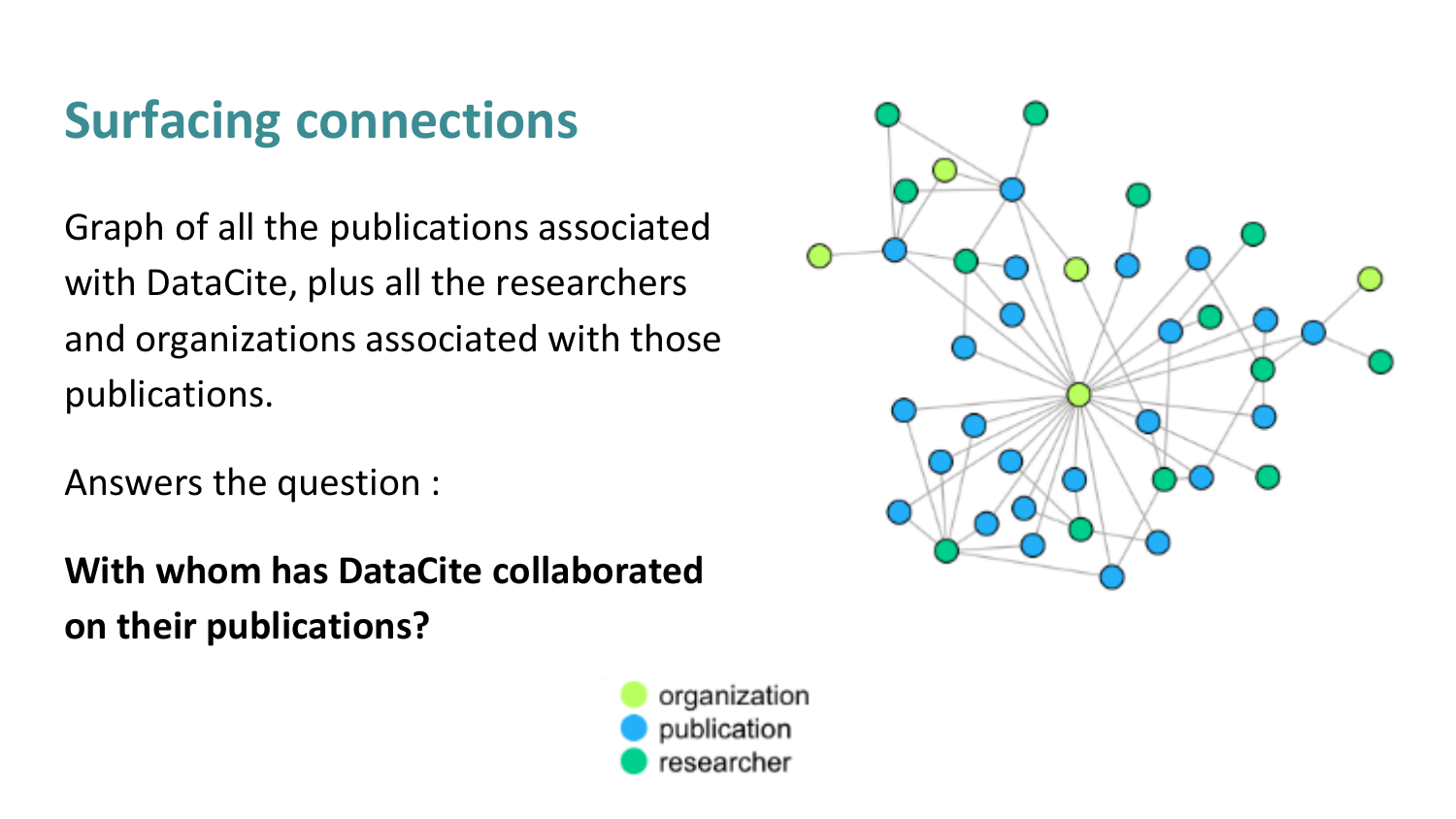## **Expanding the PID Graph with ROR**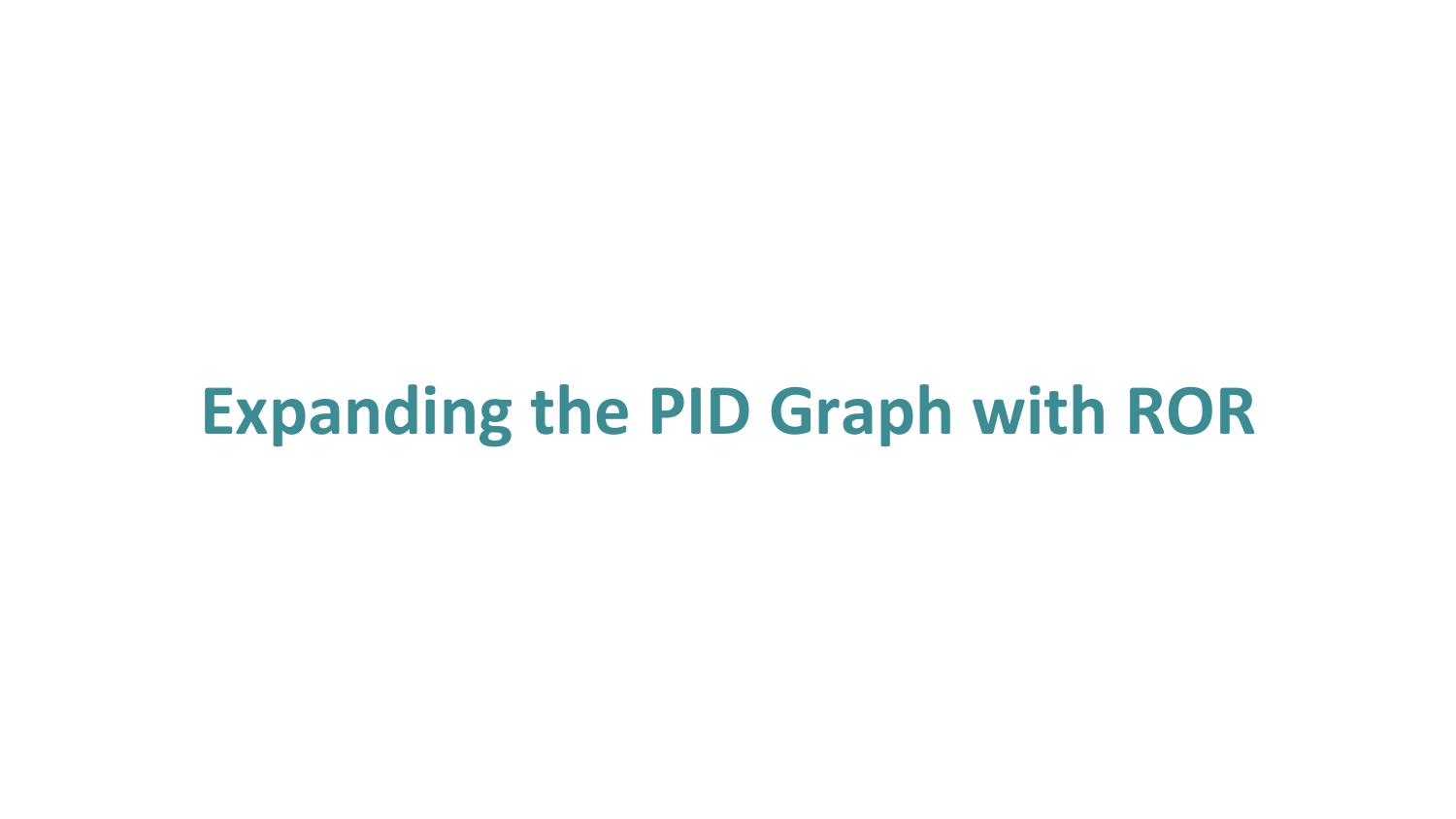The Research Organization Registry is a **community-led project** to develop an **open**, sustainable, usable, and unique identifier for every **research organization** in the world.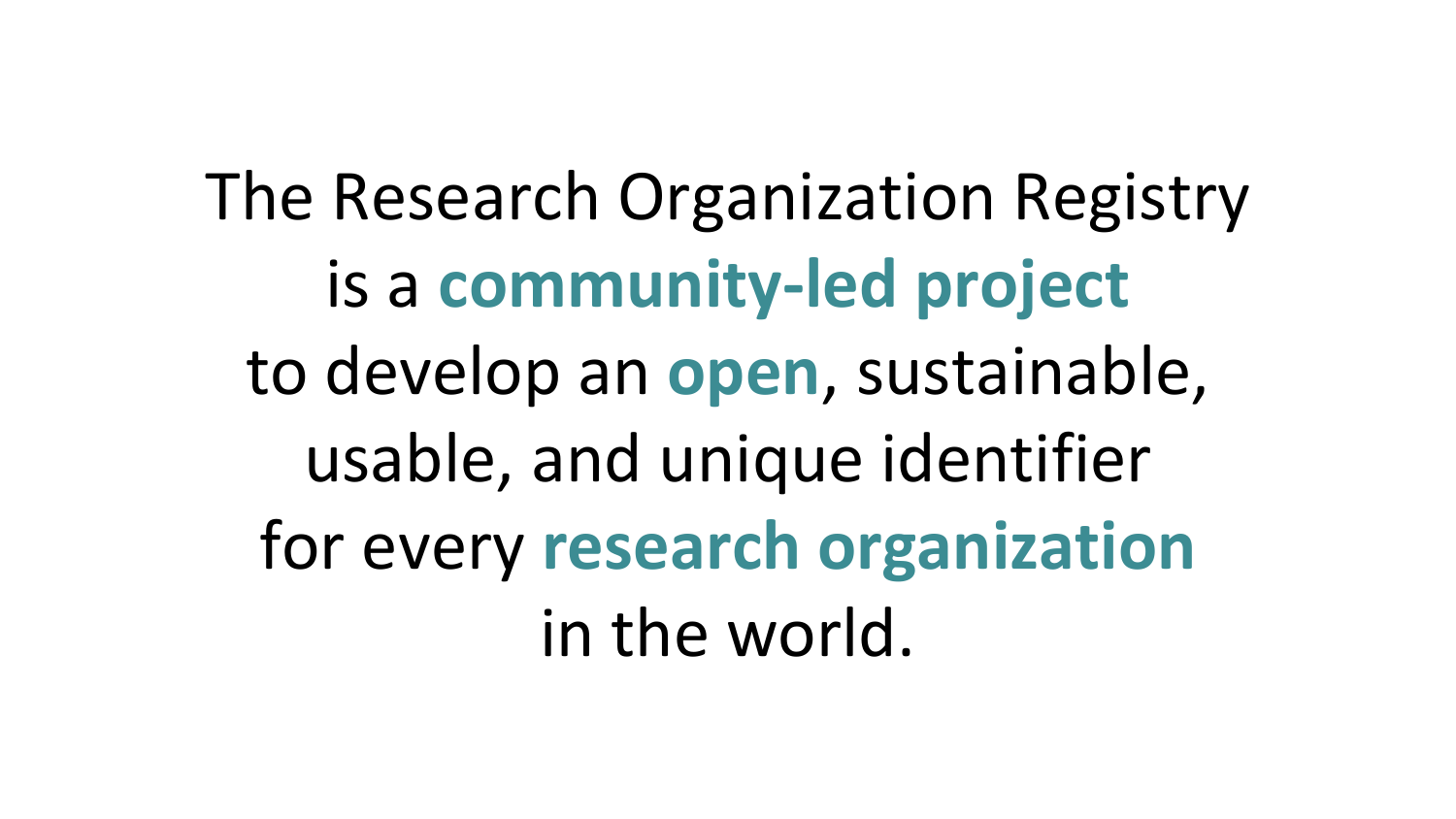# **ROR registry:** <https://ror.org/search>

| <b>RORXX</b>                            | Search Registry                                                                       |  |
|-----------------------------------------|---------------------------------------------------------------------------------------|--|
| R https://ror.org/03yrm5c26             |                                                                                       |  |
| California Digital Library<br>CDL       |                                                                                       |  |
| <b>WEBSITE</b><br>http://www.cdlib.org/ | OTHER IDENTIFIERS<br>GRID grid.463323.3<br>ISNI 0000000119575136<br>Wikidata Q5020447 |  |
| UNITED STATES<br>ARCHIVE                |                                                                                       |  |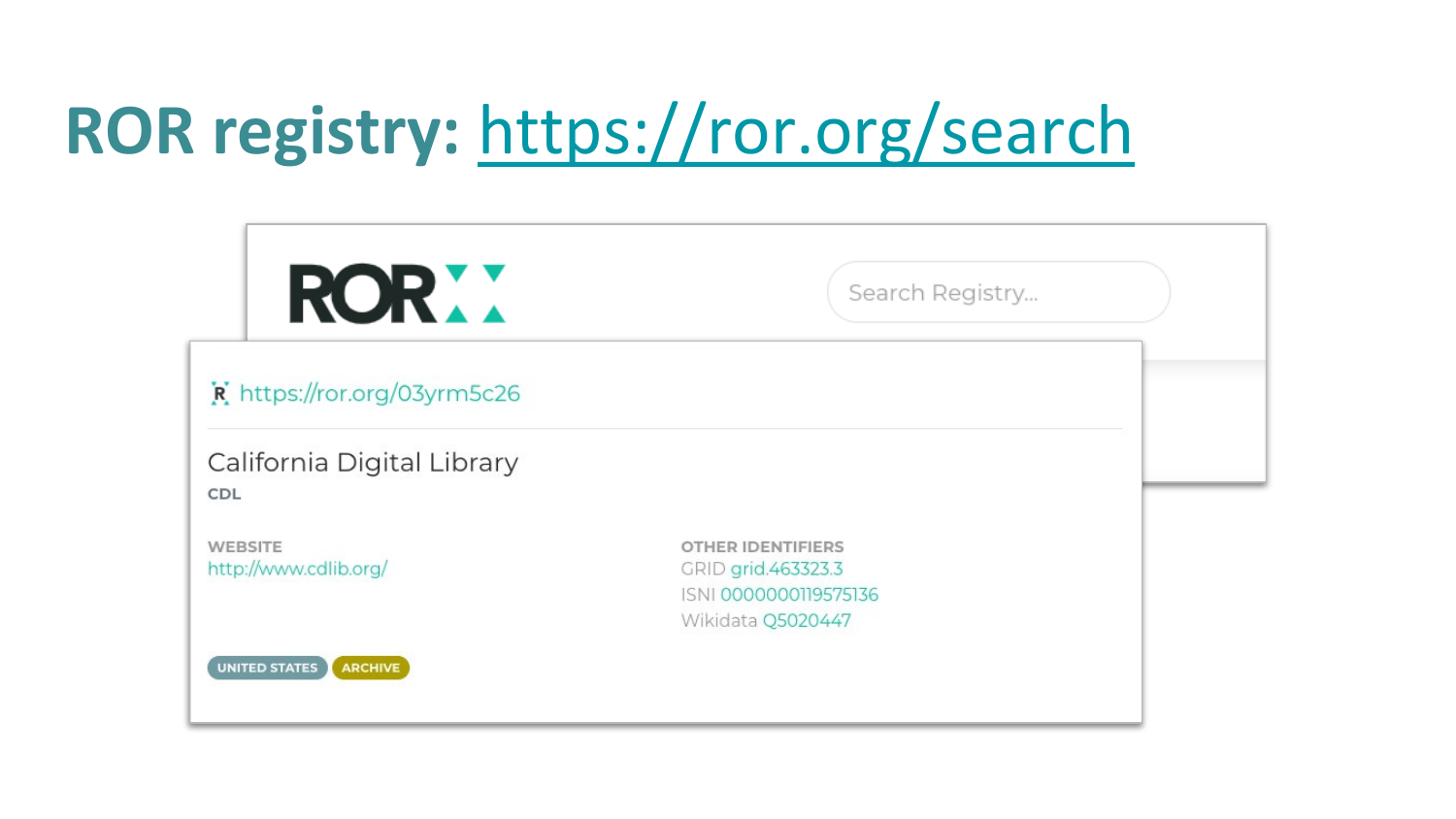# **ROR API**

```
\mathcal{C}^*https://api.ror.org/organizations
\rightarrow"number of results": 91625,
   "time taken": 1,
  "items": \lceil\overline{\mathcal{F}} {
           "id": "https://ror.org/01kj2bm70",
            "name": "Newcastle University",
         \top "types": [
                "Education"
            1,
         \top "links": [
                "http://www.ncl.ac.uk/"
```
# **<https://api.ror.org/organizations>**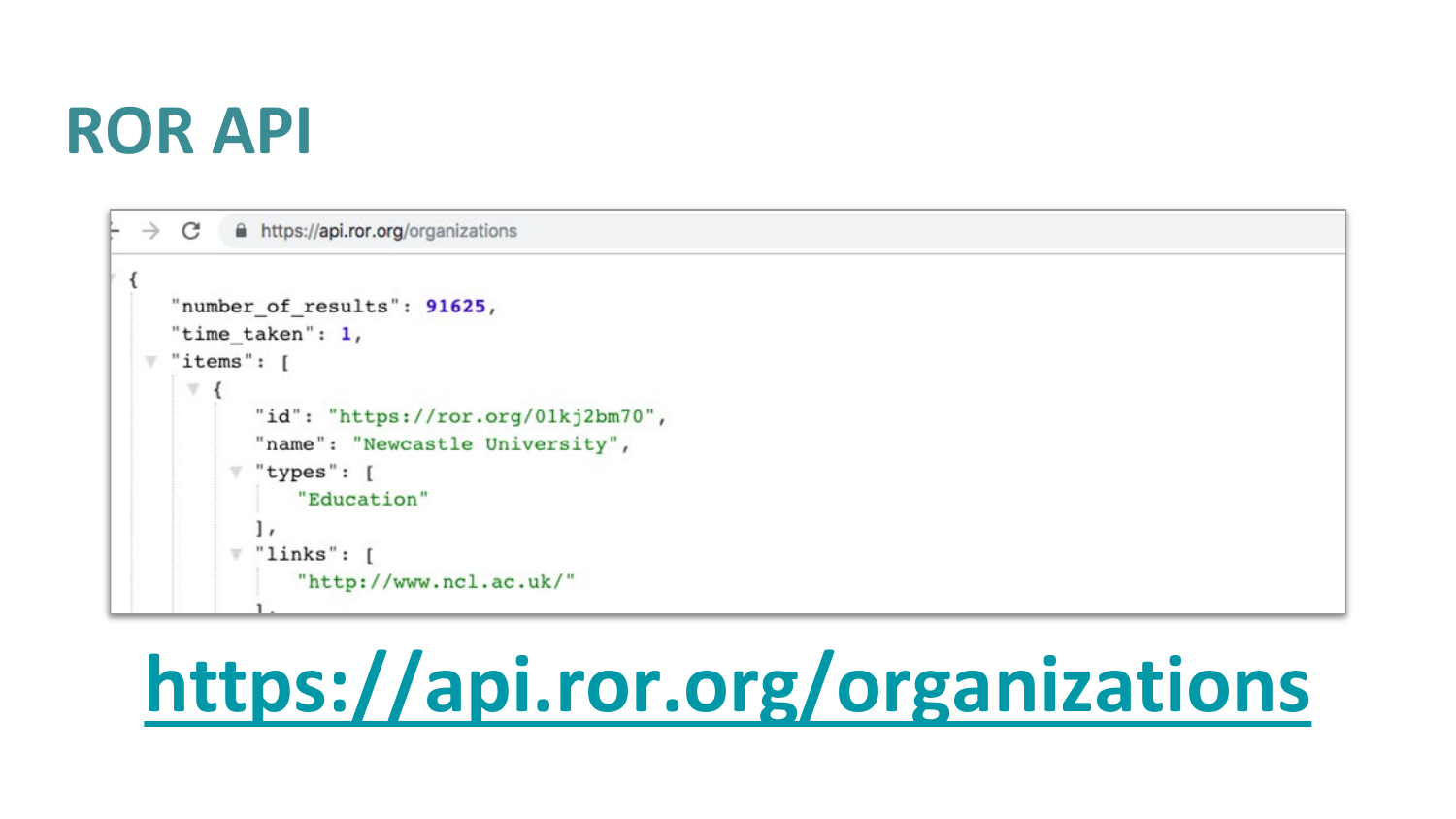# **Affiliation matching (via the API)**

```
in=Department+of+Civil+and+Industrial+Engineering,+University+of+Pisa,+Largo+Lucio+Lazzarino+2,+Pisa+56126,+Ital
\leftarrow\rightarrowC
              ⊛
                   https://api.ror.org/organizations?affiliation=Department+of+Civil+and+Industrial+Engineering,+University+of+F
              \odot\overline{r} {
       "nur
                   https://api.ror.org/organizations?affiliation=Department+of+Civil+and+Industrial+Engineering,+University+of+Pisa,+Larg
              Q
       "tir
       "items":
    \forall\overline{\mathbf{v}}"id": "https://ror.org/03b9snr86",
                 "name": "Catholic University of Portugal",
                "types": [
                     "Education"
                "links": \lceil\overline{\mathbf{u}}"http://www.ucp.pt/site/custom/template/ucptplportalhome.asp?sspageid=1&lang=1"
                 Ι,
                  aliases": [],
                  acronyms": [
                      "UCP"
```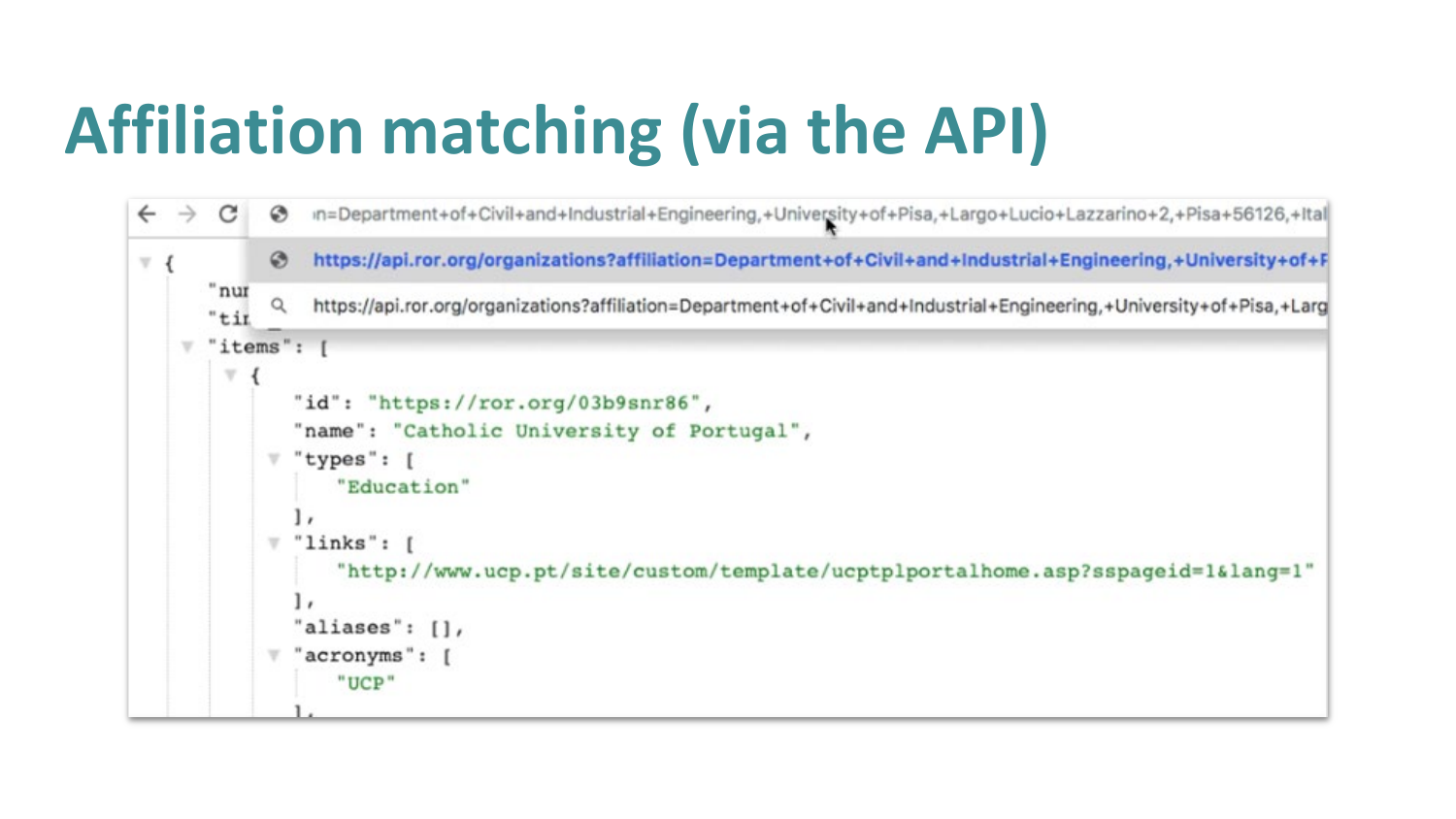# **Submitting to DataCite**

```
xmlns="http://datacite.org/schema/kernel-4" xsi:schemaLocation="http://datacite.org/schema/kernel-
4 http://schema.datacite.org/meta/kernel-4.3/metadata.xsd">
 <identifier identifierType="DOI">10.5072/example-full</identifier>
v<creators>
  V<creator>
    <creatorName nameType="Personal">Miller, Elizabeth</creatorName>
    <givenName>Elizabeth</givenName>
    <familyName>Miller</familyName>
    <nameIdentifier schemeURI="http://orcid.org/" nameIdentifierScheme="ORCID">0000-0001-5000-
    0007</name=dentifier>
    <affiliation affiliationIdentifier="https://ror.org/04wxnsj81"
    affiliationIdentifierScheme="ROR">DataCite</affiliation>
   Cressator>
  v<creator>
    <creatorName nameType="Personal">Carberry, Josiah</creatorName>
    <givenName>Josiah</givenName>
    <familyName>Carberry</familyName>
    <nameIdentifier schemeURI="http://orcid.org/" nameIdentifierScheme="ORCID">0000-0002-1825-
    0097<sub>1</sub><affiliation affiliationIdentifier="https://ror.org/05gq02987"
    affiliationIdentifierScheme="ROR">Brown University</affiliation>
     Taffiliation affiliationIdentifier="grid.268117.b" affiliationIdentifierScheme="GRID"
    schemeURI="https://grid.ac/institutes/">Wesleyan University</affiliation>
   </creator>
```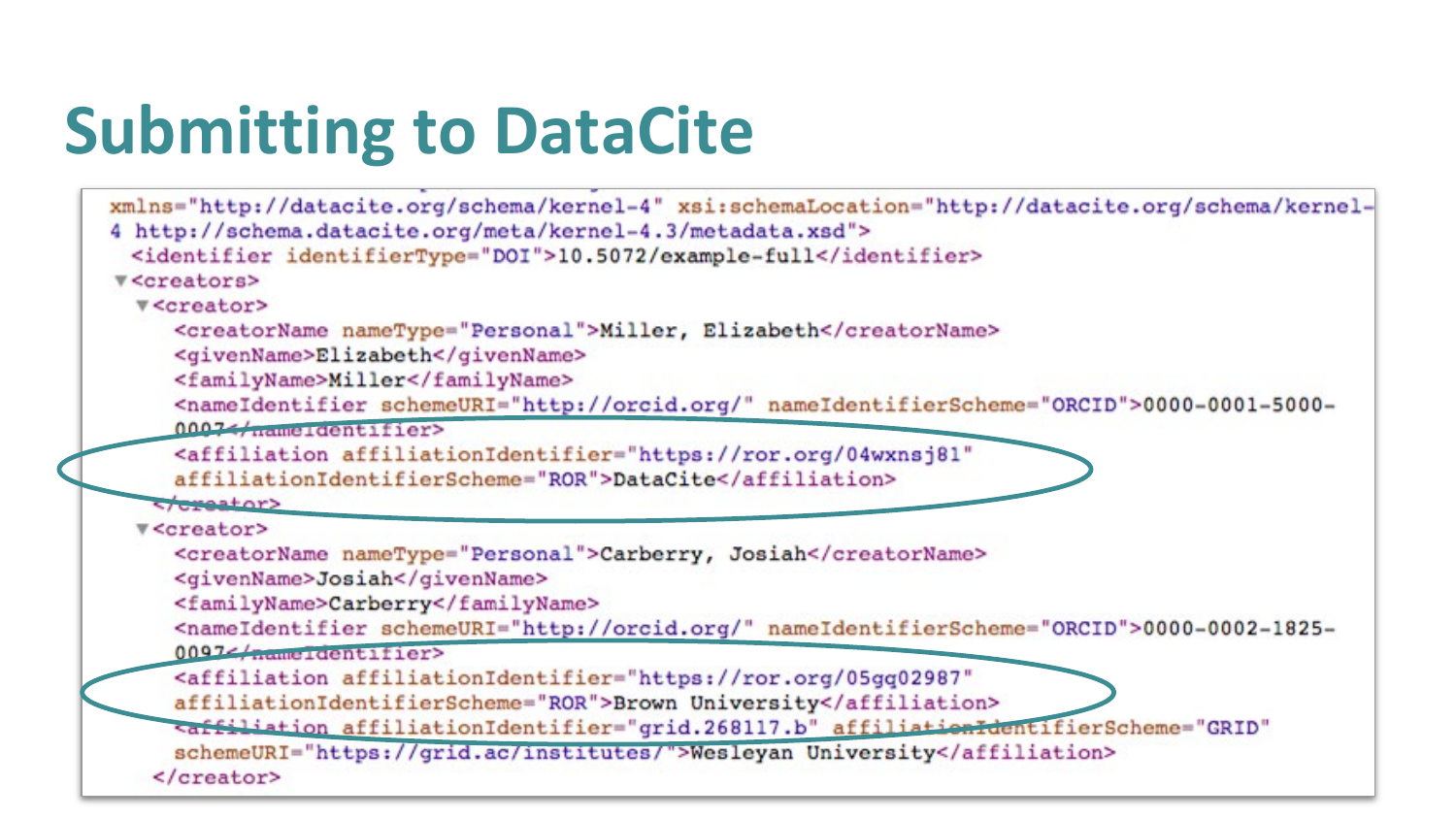## **So what?**

*As a university administrator, I want to get a list of all datasets and software published by our researchers, so that I can get a comprehensive view of our research outputs.*

This has been unnecessarily hard for too long.

All because we couldn't definitively say who **"our researchers"** are.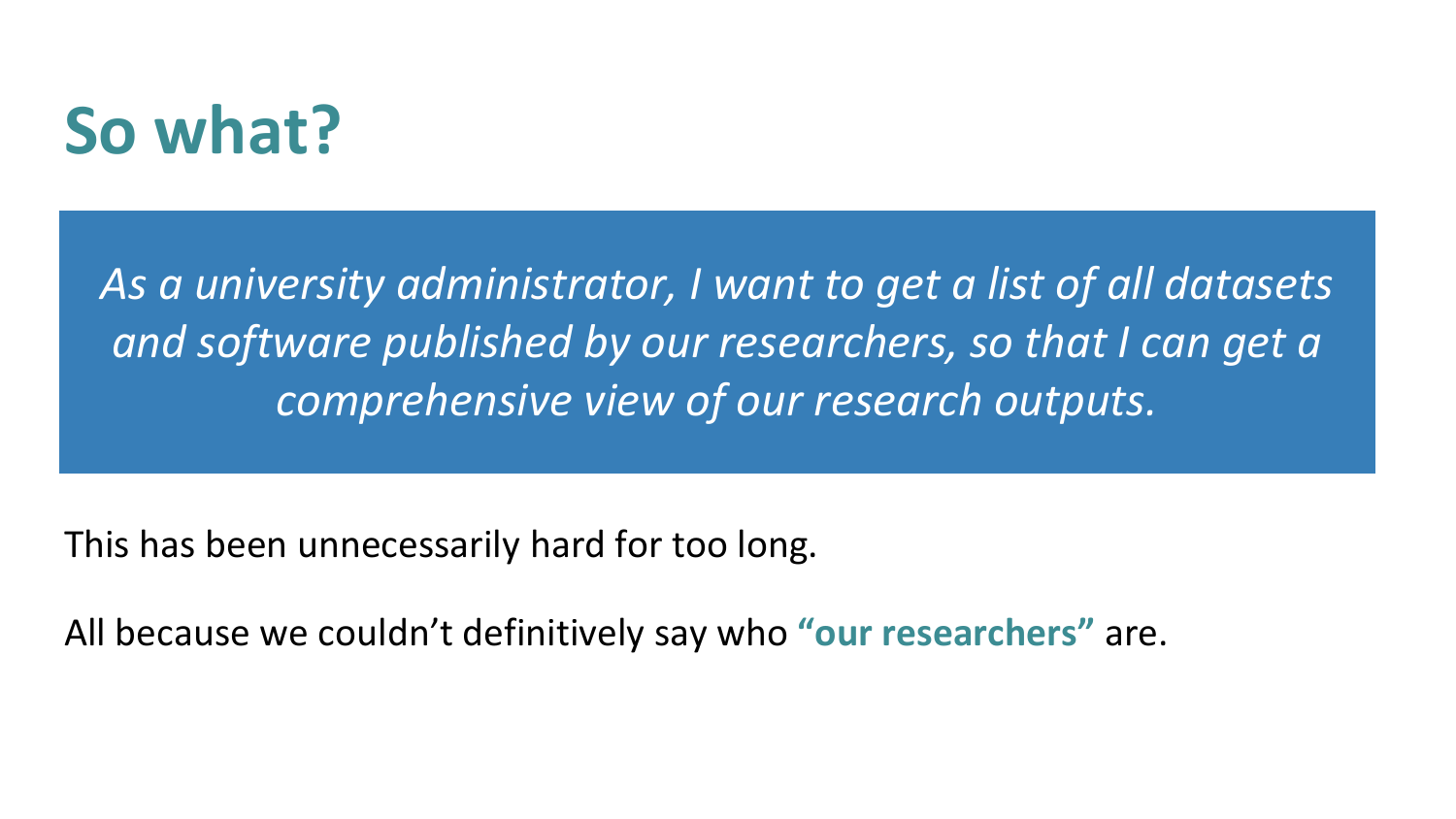# **ROR and the PID Graph**

**ROR** definitively identifies your institution, no matter how many names it has, so you can make sure all your authors are affiliated with the right place.

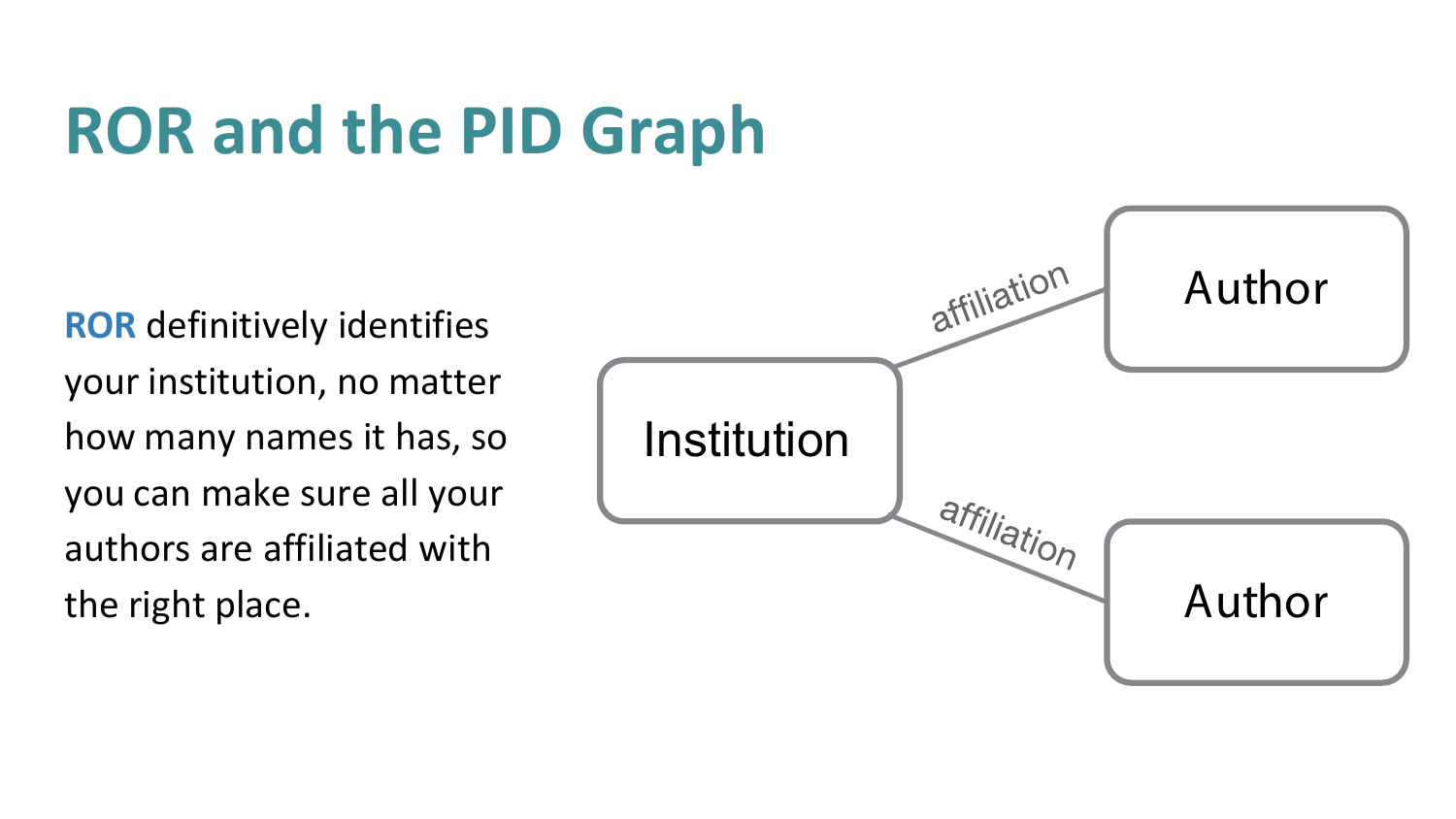# **ROR and the PID Graph**